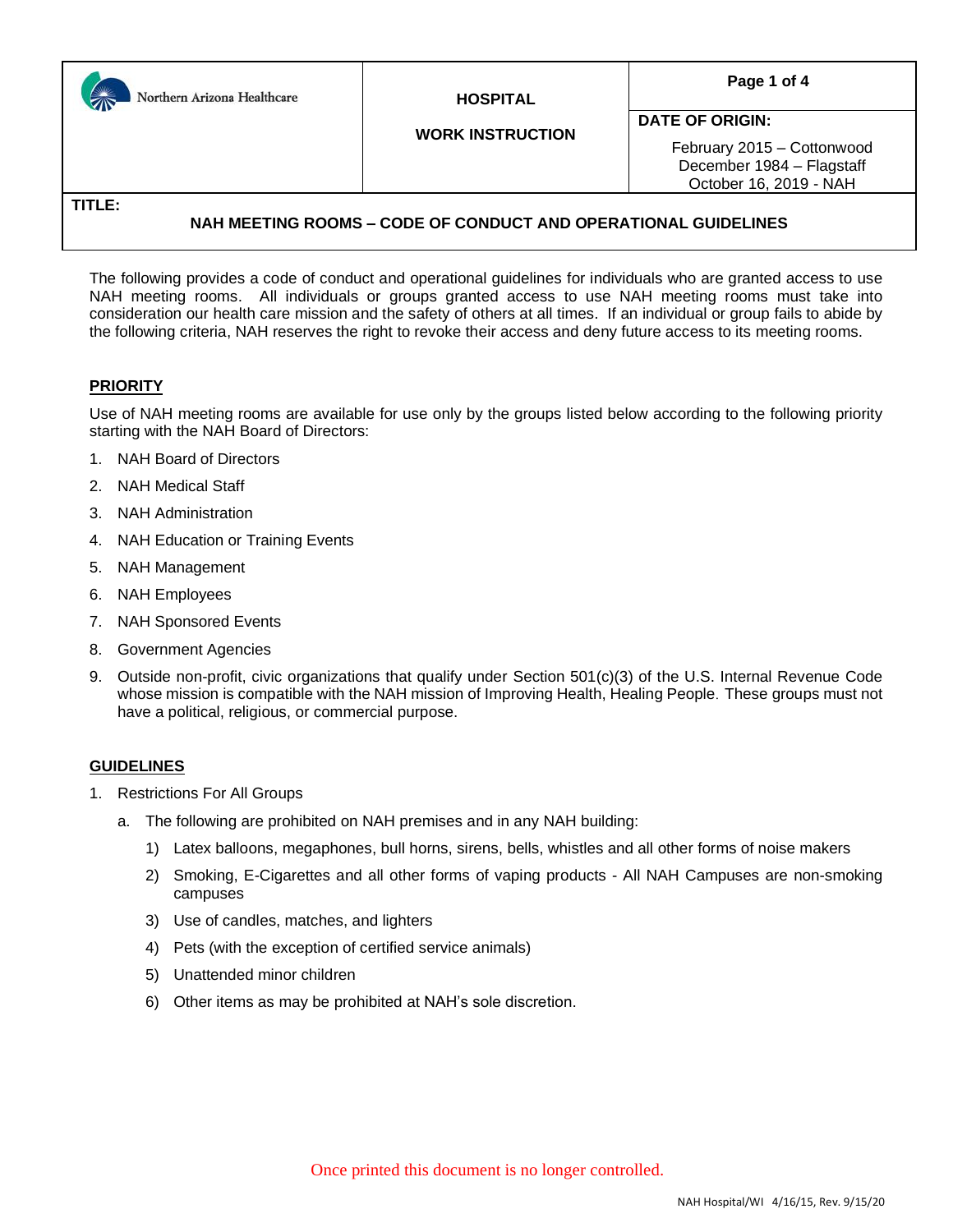### 2. Meeting Rooms

# *Meeting rooms available for Non-NAH Affiliated Groups are limited and noted below with an asterisk (\*).*

| <b>Camp Verde Clinic Meeting Rooms</b>          | <b>Capacity</b> | <b>Food Service</b> | <b>Housekeeping</b> | Zoom        |
|-------------------------------------------------|-----------------|---------------------|---------------------|-------------|
| Camp Verde Conference Room                      | 12              | <b>No</b>           | Yes                 | Yes         |
| <b>Flagstaff Meeting Rooms - Main Campus</b>    | <b>Capacity</b> | <b>Food Service</b> | <b>Housekeeping</b> | Zoom        |
| Compliance Conference Room                      | 10              | Yes                 | Yes                 | Yes         |
| FMC A Training Room                             | 10              | <b>No</b>           | Yes                 | <b>No</b>   |
| <b>FMC B Training Room</b>                      | 9               | <b>No</b>           | Yes                 | <b>No</b>   |
| <b>FMC Board Room</b>                           | 22              | Yes                 | Yes                 | Yes         |
| <b>FMC Ponderosa</b>                            | 12              | Yes                 | Yes                 | Yes         |
| *Gold Room                                      | 16              | Yes                 | Yes                 | Yes         |
| *McGee Auditorium                               | 84              | Yes                 | Yes                 | Yes         |
| <b>MSCR Room A</b>                              | 22              | Yes                 | Yes                 | Yes         |
| <b>MSCR Room B</b>                              | 10              | Yes                 | Yes                 | Yes         |
| Physicians Training Room                        | 10              | Yes                 | Yes                 | Yes         |
| <b>SCM Conference Room</b>                      | 8               | Yes                 | Yes                 | Yes         |
| <b>Flagstaff Meeting Rooms - Education Dept</b> | <b>Capacity</b> | <b>Food Service</b> | <b>Housekeeping</b> | Zoom        |
| *FVSC Birch Room                                | 20              | <b>No</b>           | No                  | Yes         |
| *FVSC Cedar Room                                | 20              | <b>No</b>           | No                  | Yes         |
| *FVSC Juniper Room                              | 6               | No                  | No                  | <b>No</b>   |
| *FVSC Oak Room                                  | 6               | <b>No</b>           | No                  | <b>No</b>   |
| *FVSC Pine Room                                 | 6               | No                  | No                  | <b>No</b>   |
| *FVSC Pinon Room                                | 30              | No                  | No                  | Yes         |
| *FVSC Redwood Room                              | 50              | <b>No</b>           | No                  | Yes         |
| *FVSC Spruce Room                               | 12              | No                  | No                  | Yes         |
| *FVSC Sycamore Room                             | 40              | <b>No</b>           | No                  | Yes         |
| <b>Flagstaff Meeting Rooms - Guardian</b>       | <b>Capacity</b> | <b>Food Service</b> | <b>Housekeeping</b> | Zoom        |
| Guardian Station 52 Training Room               | 40              | No                  | No                  | Yes         |
| <b>Sedona Meeting Rooms</b>                     | <b>Capacity</b> | <b>Food Service</b> | <b>Housekeeping</b> | <b>Zoom</b> |
| <b>SMCCR</b>                                    | 12              | No                  | Yes                 | Yes         |
| <b>Verde Valley Meeting Rooms - Main Campus</b> | <b>Capacity</b> | <b>Food Service</b> | <b>Housekeeping</b> | <b>Zoom</b> |
| Residency Conference Room                       | 12              | Yes                 | Yes                 | Yes         |
| <b>VVMC Admin Conference</b>                    | 12              | Yes                 | Yes                 | Yes         |
| *VVMC B Conference Room                         | 48              | Yes                 | Yes                 | Yes         |
| *VVMC C Conference Room                         | 38              | Yes                 | Yes                 | Yes         |
| <b>VVMC Computer Lab</b>                        | 12              | No                  | Yes                 | No          |

Once printed this document is no longer controlled.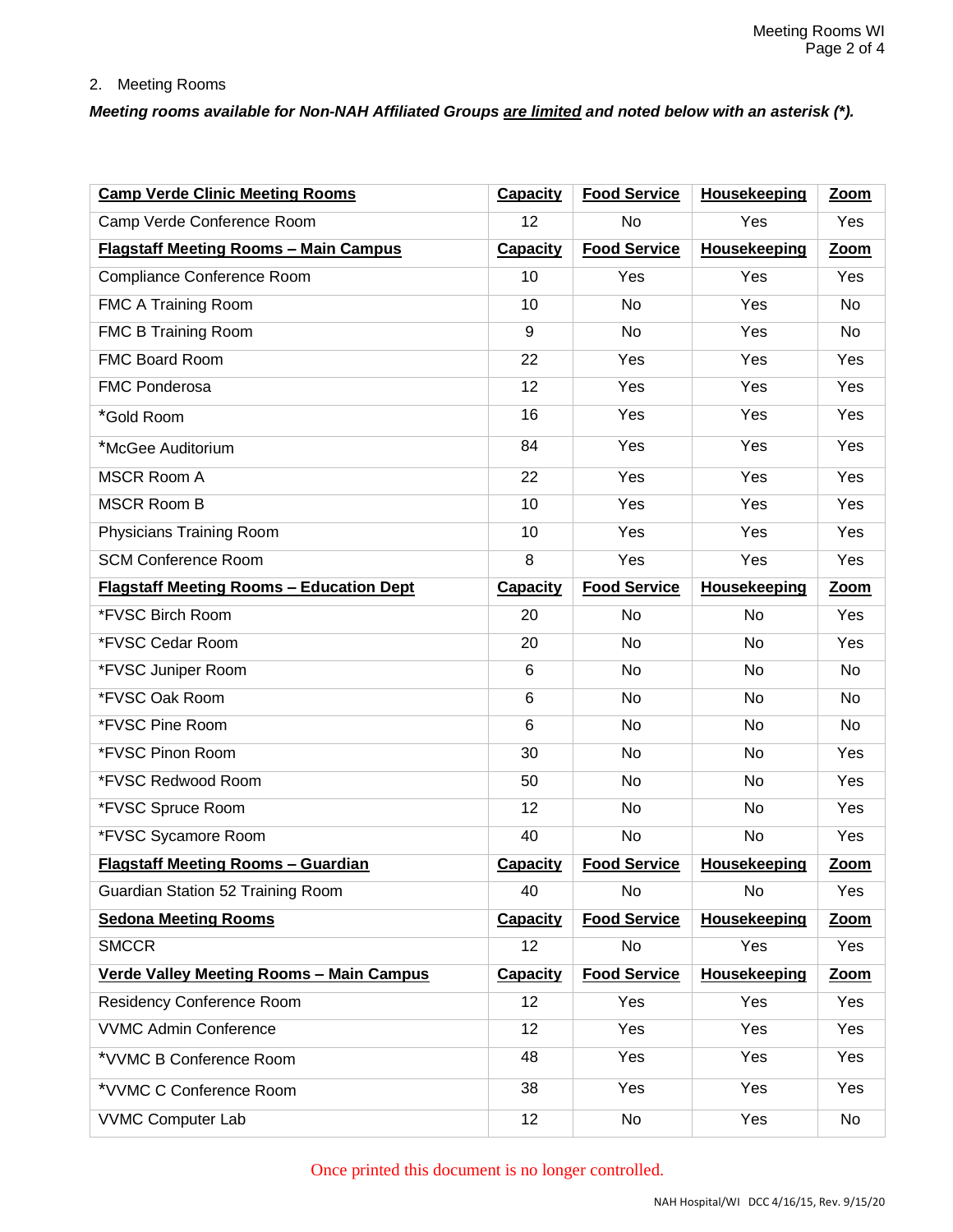| <u><b>Verde Valley Meeting Rooms - Education Dept</b></u> | Capacity        | <b>Food Service</b> | <b>Housekeeping</b> | Zoom       |
|-----------------------------------------------------------|-----------------|---------------------|---------------------|------------|
| VVMC Foundation Conference Room                           | 9               | No                  | Yes                 | Yes        |
| VVMC HTD Conference Room                                  | 13              | Yes                 | Yes                 | <b>Yes</b> |
| <b>VVMC Saguaro Conference Room</b>                       | 10              | No.                 | Yes                 | <b>Yes</b> |
| <b>VVMC Quality Conference Room</b>                       | 12 <sup>2</sup> | Yes                 | Yes                 | <b>Yes</b> |
| Reserve video conf. cart thru Education at x36343         |                 |                     |                     |            |
| *CR VVMC Agave                                            | 8               | No                  | Yes                 | Yes        |
| *CR VVMC Cholla                                           | 25              | No                  | Yes                 | Yes        |
| *CR VVMC Hedgehog                                         | 12              | No                  | <b>Yes</b>          | Yes        |
| *CR VVMC Ocotillo                                         | 20              | No                  | Yes                 | Yes        |
| *CR VVMC Yucca                                            | 8               | No                  | Yes                 | Yes        |

- 3. Meeting Room Reservations for NAH Board of Directors, NAH Medical Staff, NAH Administration, NAH Education or Training events, NAH Management, NAH Employees, and NAH Sponsored events.
	- a. Meeting room requests must be submitted using NAH's internal Microsoft Outlook calendaring software.
	- b. Meeting room requests will be approved based on availability on a first-come, first-serve basis, subject to the above priority groups and consistent with this code of conduct and operational guidelines.
	- c. Include the following information in the body of the Outlook meeting room request: NAH representative contact name, telephone number, email address, date(s) of meeting, time(s) of meeting, and the number of people in the group.
	- d. Meeting requests should include any specific details regarding room set up (e.g., theater, classroom, or Ushape) and any services such as AV Services, EVS for room set-up, Nutrition Services for catering, etc.
	- e. In the event a meeting is canceled, the NAH representative responsible for scheduling the meeting shall immediately remove the calendar appointment from Outlook to ensure the room is available for use by other groups.
	- f. Include appropriate setup/cleanup time in the Outlook appointment and/or make separate setup/cleanup appointments to ensure the meeting room is prepared for other groups.
	- g. The reserved meeting room is to be restored to its original condition and vacated 10 minutes prior to the ending time shown on the Outlook calendar.
	- h. For meetings starting prior to 8:00 a.m., after 5:00 p.m., or on a weekend, contact FMC Security at 928-214- 2900 (x15555) or VVMC Security at 928-639-6264 (x36264) respectively to unlock the room prior to use and lock room after use.
- 4. Room Reservations for Non-NAH Affiliated Groups including Government Agencies:
	- a. Access and use by Non-NAH Affiliated Groups is on a restricted basis requiring authorization by NAH Administration, NAH AV Services and/or NAH Education.
	- b. No more than three (3) Non-NAH Affiliated Groups will be granted access to NAH meetings rooms at any one time.
	- c. Reservation requests for the following year are accepted starting on December 1 and must be submitted no less than 30 days prior to the desired meeting date.
	- d. Any individual, group or organization seeking to reserve a meeting room must submit a written request via our online room request form at nahealth.com/meetingrooms
	- e. Any meeting requiring assistance, i.e., AV Services, EVS for room set-up, Nutrition Services for catering, should identify special requirements on the "room request form." If not included we may not be able to accommodate your request.
	- f. Any meeting request also should include any specific details/needs regarding room set up (e.g., theater, classroom, or U-shape).

Once printed this document is no longer controlled.